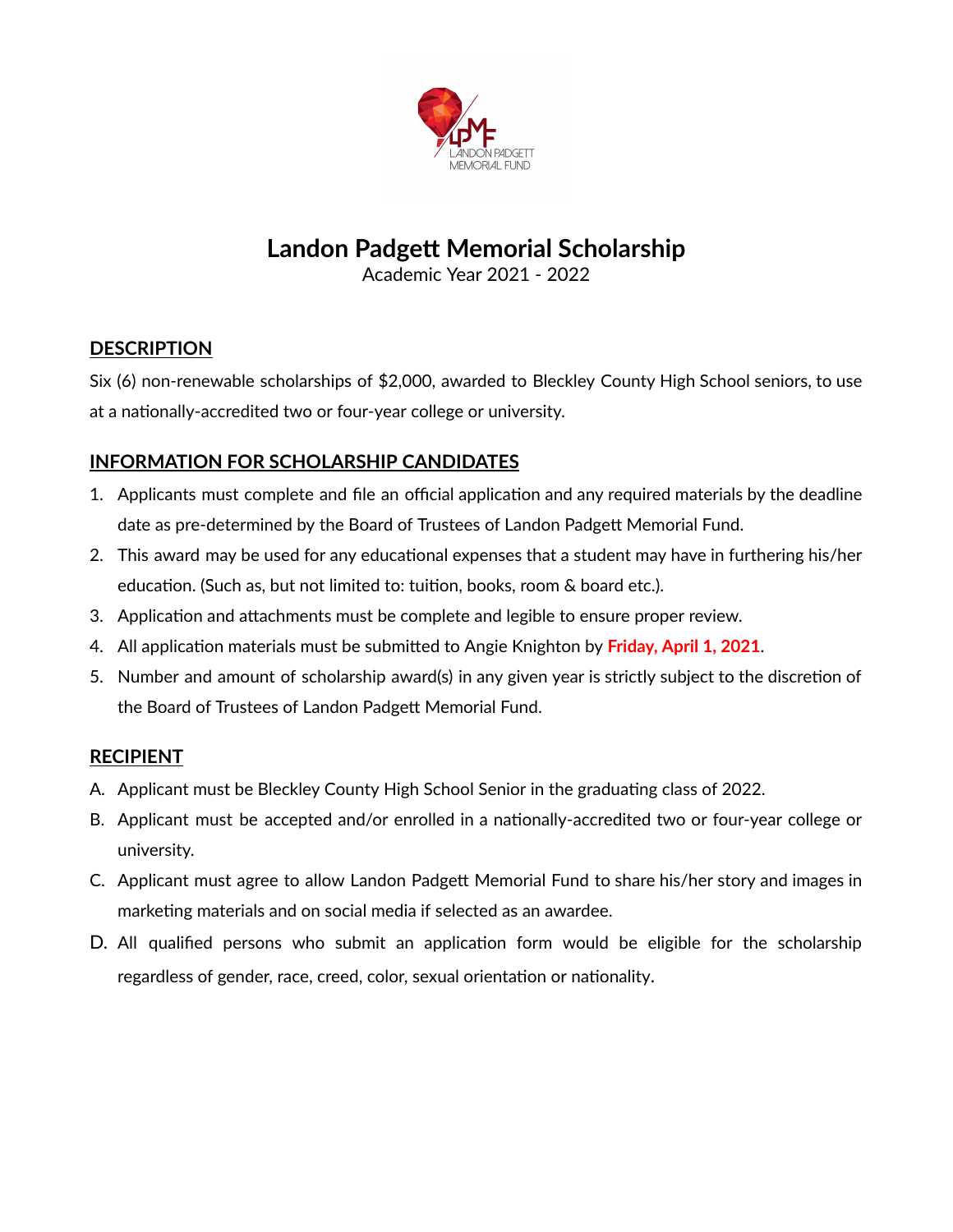

## **Landon Padgett Memorial Scholarship**

## **Application Form**

Please read the application form carefully. Provide all information requested on the application form.

RETURN ALL INFORMATION TOGETHER, EXCLUDING GRADES & TRANSCRIPTS, WHICH WILL BE ACCEPTED UNDER SEPARATE COVER. NO APPLICATIONS POSTMARKED OR EMAILED LATER THAN **APRIL 1, 2021** WILL BE ACKNOWLEDGED OR CONSIDERED.

**Please write legibly in blue or black ink. Applicaons that are illegible or incomplete will not be considered.**

# **SECTION 1: PERSONAL INFORMATION** Full Legal Name \_\_\_\_\_\_\_\_\_\_\_\_\_\_\_\_\_\_\_\_\_\_\_\_\_\_\_\_\_\_\_\_ Phone # ( ) \_\_\_\_\_\_\_\_\_\_\_\_\_\_\_\_\_\_\_\_\_\_ Address\_\_\_\_\_\_\_\_\_\_\_\_\_\_\_\_\_\_\_\_\_\_\_\_\_\_\_\_\_\_\_\_ Email Address \_\_\_\_\_\_\_\_\_\_\_\_\_\_\_\_\_\_\_\_\_\_\_\_\_\_\_\_\_\_\_ City \_\_\_\_\_\_\_\_\_\_\_\_\_\_\_\_\_\_\_\_\_\_\_\_\_\_\_\_\_\_\_\_\_\_\_\_\_\_\_\_\_\_ State\_\_\_\_\_\_\_\_\_ Zip Code\_\_\_\_\_\_\_\_\_\_\_\_\_\_\_\_ Birth Date \_\_\_\_\_\_\_\_\_\_\_\_\_\_\_\_\_\_\_\_\_\_\_ Preferred Name (if different than above)  $\blacksquare$ **SECTION 2: PARENT OR GUARDIAN INFORMATION** Parent or Guardian Name  $\Box$  Phone  $\Box$  Phone  $\Box$  ( )  $\Box$ Relaonship to applicant \_\_\_\_\_\_\_\_\_\_\_\_\_\_\_\_\_\_\_\_\_\_\_\_\_\_\_\_\_\_\_\_ Address \_\_\_\_\_\_\_\_\_\_\_\_\_\_\_\_\_\_\_\_\_\_\_\_\_\_\_\_\_\_\_\_ Email Address \_\_\_\_\_\_\_\_\_\_\_\_\_\_\_\_\_\_\_\_\_\_\_\_\_\_\_\_\_\_\_ City \_\_\_\_\_\_\_\_\_\_\_\_\_\_\_\_\_\_\_\_\_\_\_\_\_\_\_\_\_\_\_\_\_\_\_\_\_\_\_\_\_\_ State\_\_\_\_\_\_\_\_\_ Zip Code\_\_\_\_\_\_\_\_\_\_\_\_\_\_ Parent or Guardian Name \_\_\_\_\_\_\_\_\_\_\_\_\_\_\_\_\_\_\_\_\_\_\_\_\_\_\_\_\_\_\_\_ Phone # ( ) \_\_\_\_\_\_\_\_\_\_\_\_\_\_\_\_  $\sf Relationship$  to applicant  $\sf$ Address\_\_\_\_\_\_\_\_\_\_\_\_\_\_\_\_\_\_\_\_\_\_\_\_\_\_\_\_\_\_\_\_ Email Address \_\_\_\_\_\_\_\_\_\_\_\_\_\_\_\_\_\_\_\_\_\_\_\_\_\_\_\_\_\_\_ City \_\_\_\_\_\_\_\_\_\_\_\_\_\_\_\_\_\_\_\_\_\_\_\_\_\_\_\_\_\_\_\_\_\_\_\_\_\_\_\_\_\_ State\_\_\_\_\_\_\_\_\_ Zip Code\_\_\_\_\_\_\_\_\_\_\_\_\_\_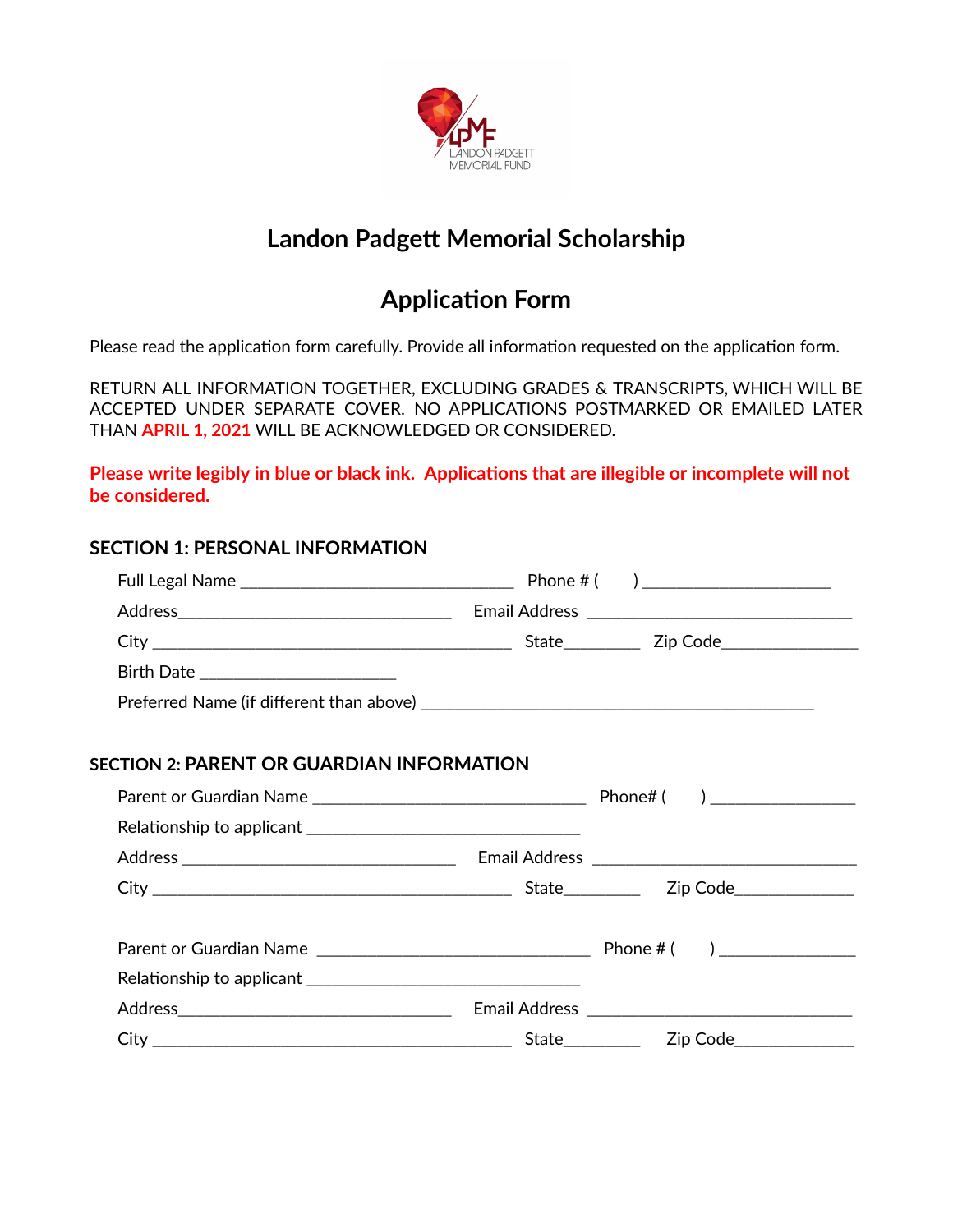

#### **SECTION 3: HIGH SCHOOL INFORMATION**

Are you currently a senior at Bleckley County High School? \_\_\_\_\_\_\_\_\_\_\_\_\_\_\_\_\_\_\_\_\_\_\_\_GPA: \_\_\_\_\_\_\_\_\_\_ Please list awards, activities, organizations, part-time work (attach additional sheet(s) if necessary):

#### **SECTION 4: COLLEGE INFORMATION**

Name of college/university you plan to attend (do not use abbreviations): \_\_\_\_\_\_\_\_\_\_\_\_\_\_\_\_\_\_\_\_\_\_\_\_\_

Have you been accepted? \_\_\_\_\_\_\_\_\_\_\_

Have you enrolled? \_\_\_\_\_\_\_\_\_\_\_\_

Expected date of attendance: \_\_\_\_\_\_\_\_\_\_\_\_

Anticipated major area of study: \_\_\_\_\_\_\_\_\_\_\_\_

#### **SECTION 5: OTHER CIRCUMSTANCES (this section is optional)**

If applicable, please describe how and when any family or personal circumstances have affected your achievement in school, work experience or your participation in school and community activities.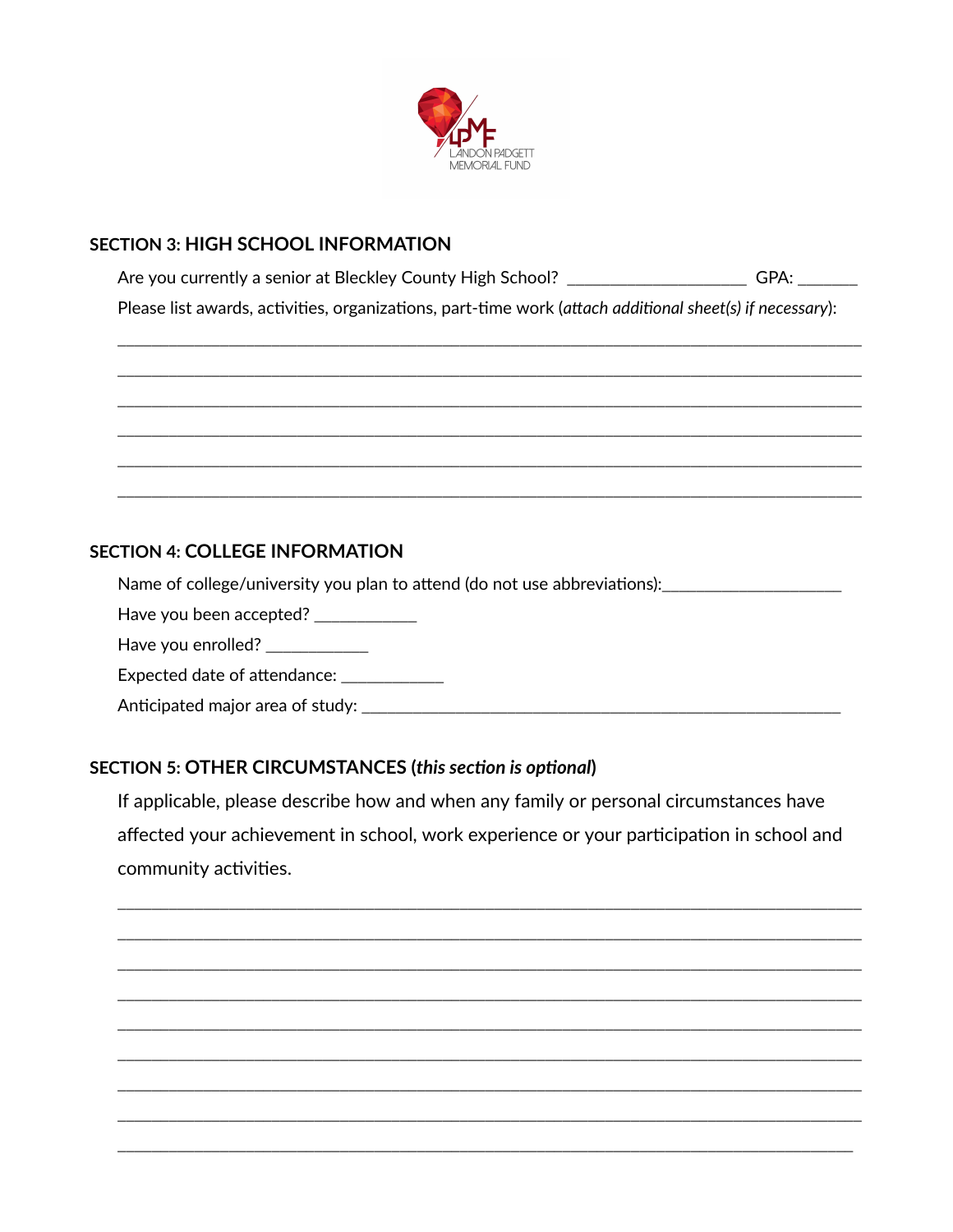

#### **SECTION 6: ESSAY QUESTION**

On separate sheets of paper, please respond to the following essay topic. Applicants who do not specifically address this topic are ineligible. Your response to this essay should be 750 words or fewer, typewritten and returned with this application.

**--**

James Landon Padgett was born and raised in Cochran, Georgia. He was a 2004 graduate of Bleckley County High School. He graduated from Nell Hodgson Woodruff School of Nursing at Emory University before working as a nurse at Emory University Hospital, Children's Healthcare of Atlanta and Grady Hospital. Landon helped save countless lives while also being an accomplished athlete and musician. He was compassionate, optimistic and adventurous. More than that, he was loyal and kind.

#### *Additional information about Landon's life and legacy is available at http://www.landonpadgett.org*

Drawing on your own experiences and accomplishments:

- Describe how you embody the passion, values and ideals exhibited by Landon in his life AND explain why this makes you deserving of a scholarship in Landon's memory
- Tell us how you hope to impact your community (as Landon did) in the next 5 years or so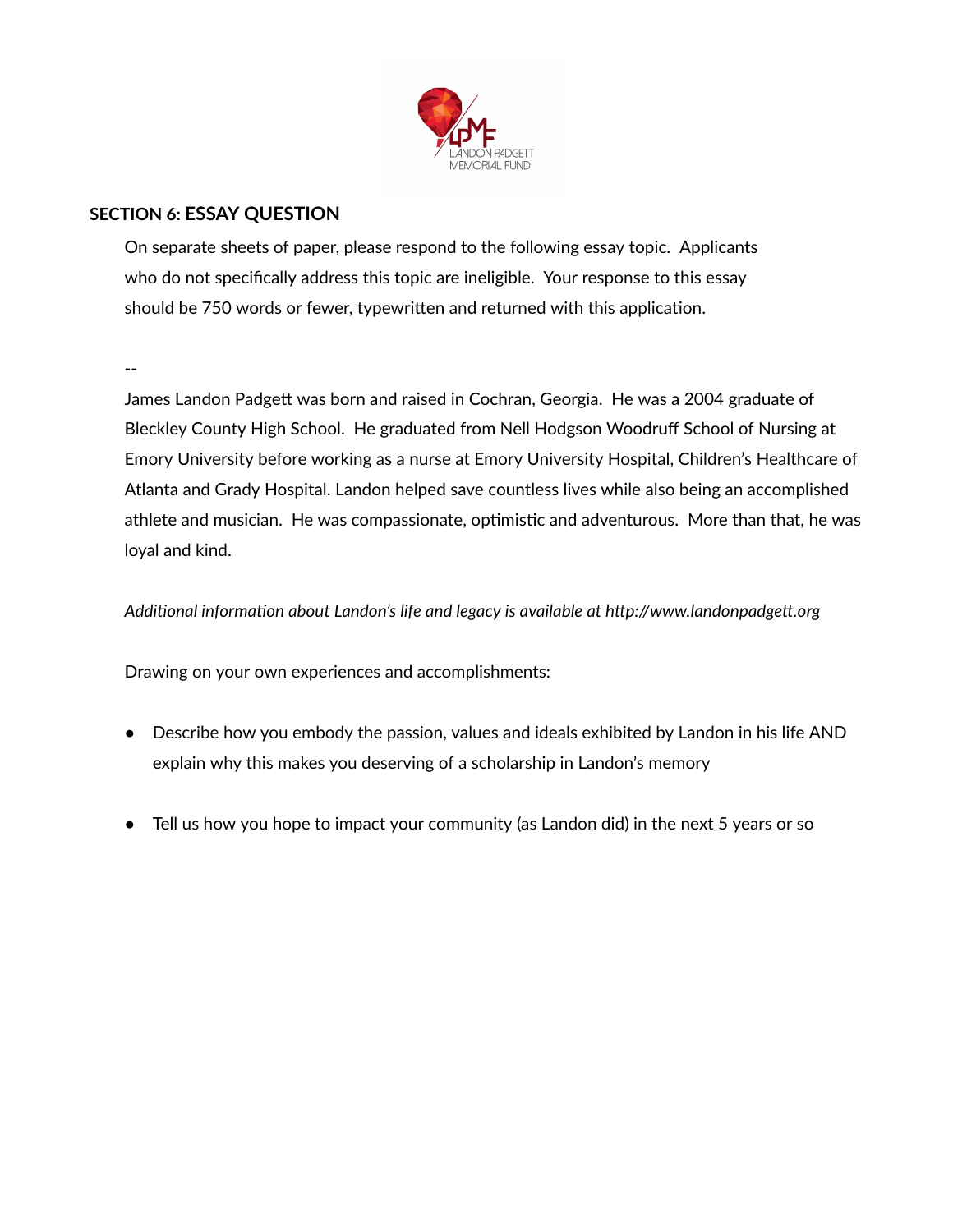

#### **SECTION 7: CHARACTER REFERENCES**

Two (2) character references are required from adults who have adequate knowledge to provide information about the applicant. This includes (but is not limited to) teachers, coaches, employers, organization sponsors and spiritual leaders. We recommend sharing this section with your intended references so that they know what is expected.

#### **Instructions for References:**

This student is applying for a Landon Padgett Memorial Fund Scholarship - awarded annually to extraordinary students who exhibit Landon's qualities and interests. You are being asked to provide a character reference to the Board of Trustees of Landon Padgett Memorial Fund. This information will help paint a picture of this applicant outside of the information provided in his/her application. So, please be thoughtful and thorough in your responses to these questions:

- How has the applicant impacted your life or the lives of others?
- Why does this applicant deserve this scholarship?

Your responses to each question should be:

- 1. 500 words or fewer
- 2. Typewritten
- 3. Kept confidential

When your responses are complete:

- 1. Seal the envelope
- 2. Sign along the seal
- 3. Write your name and the name of the applicant on the front of the envelope
- 4. Return to applicant by **March 31, 2021.**